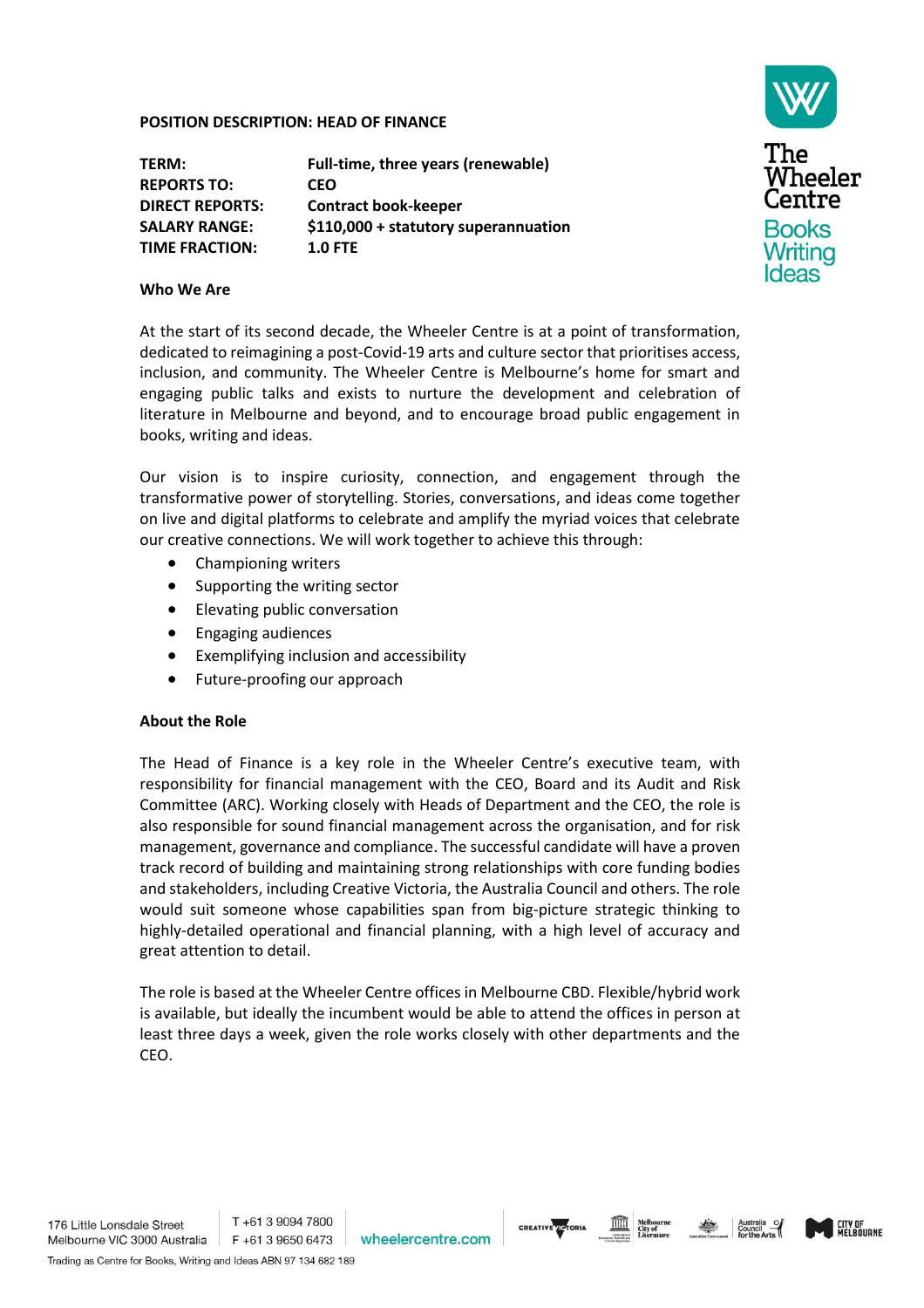**You Are:**

- **A qualified CPA,** with significant experience managing organisational budgets and finances;
- **A meticulous and thorough manager,** with a high level of accuracy, reliability, consistency and attention to detail in all work;
- **Knowledgeable about legal and regulatory compliance requirements**, including insurance, Workcover, and other statutory obligations, and committed to ensuring the organisation is compliant with these;
- A strategic thinker, who will be able to provide high-level financial advice to the CEO and the Board, and ensure that the organisation is tracking well against its strategic and financial goals;
- **Experienced** in preparing audits and working with auditors;
- **An entrepreneurial thinker,** who will be proactive in identifying new opportunities to diversify revenue streams;
- **An excellent communicator,** who will be effective in communicating budgetary and financial information to team leaders and staff, and build financial literacy and transparency across the organisation;
- **A strong presenter,** with the ability to present complex financial reports and budgets to the Board and ARC, and explain the context, impact and contingencies in plain language;
- A proficient policy writer, who can ensure that meaningful finance and governance policies and procedures are maintained, updated and communicated to staff;
- **A relationship builder,** who will maintain successful relationships with the Board and ARC, the CEO, staff members, government and funding stakeholders, and other stakeholders internally and externally;
- **A highly organised, systematic planner and multi-tasker** who can juggle multiple priorities and projects and excels at time management;
- **A team player,** who can work efficiently and effectively with all teams across the organisation to manage competing priorities and achieve shared outcomes;
- **Experienced** in working with Boards, Committees, and government stakeholders;
- **Familiar with the Australian arts context**, or willing to learn.
- **Familiar with Tessitura, or willing to learn.**
- Familiar with Microsoft 365 Suite, including SharePoint, One Drive and Teams, or willing to learn.

# **Tasks and Responsibilities:**

- Develop, monitor and control the Centre's annual along with numerous project budgets, providing high-level analysis of historical trends and future opportunities to ensure all financial activity meets the overall aims of the Centre;
- Generate, present and speak to financial reports, including both performance and forecast reports for the approval of the Audit and Risk Committee and







The Wheeler Centre **Books** Writing **Ideas**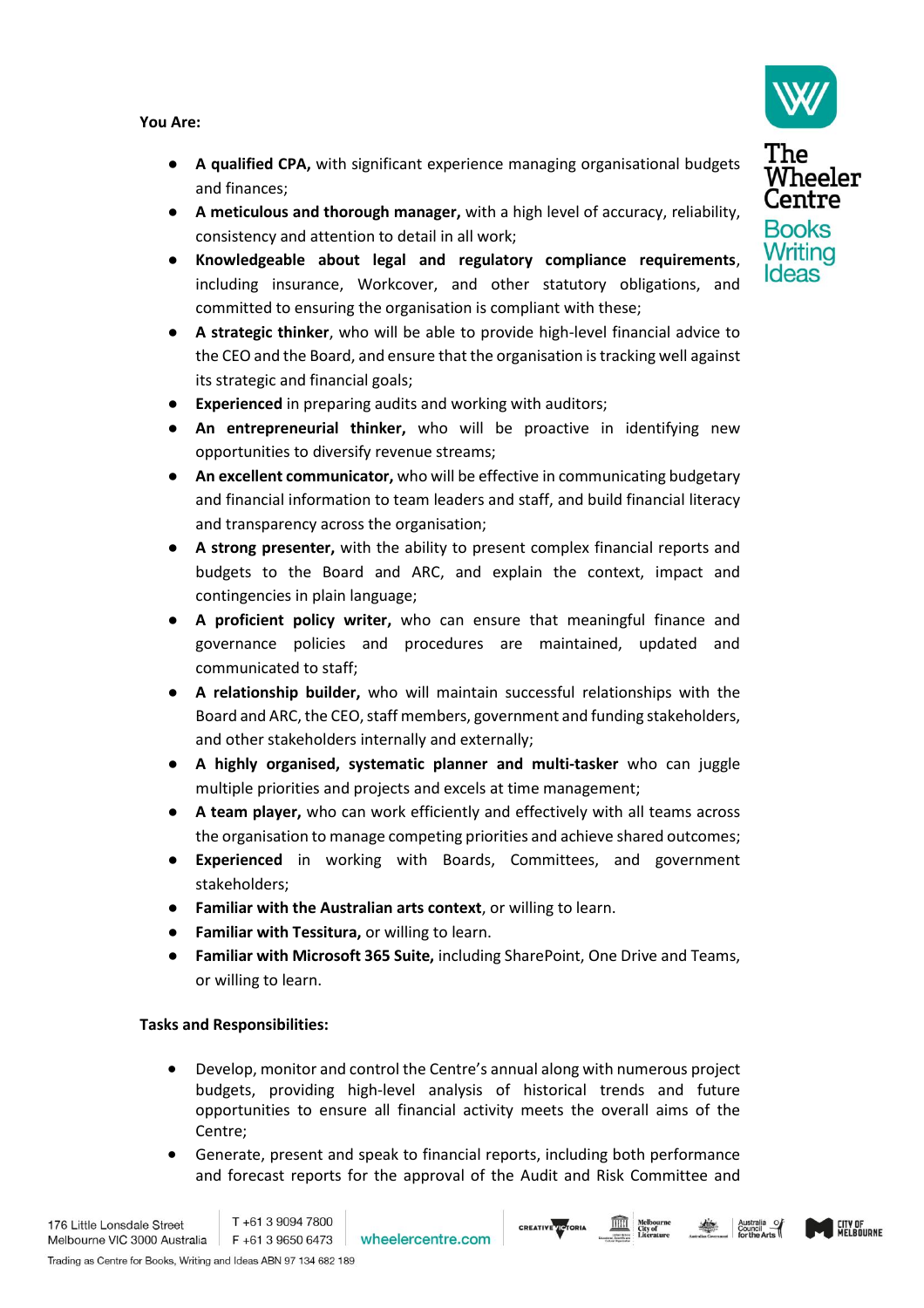Board ;

- Prepare for, and attend, meetings of the Audit and Risk Committee and the Board, and provide high-level strategic advice to both;
- Maintain robust financial systems , including developing and implementing policies and procedures, and overseeing the smooth completion of the annual audit;
- Take responsibility for Accounts Payable/Receivable, Payroll, Banking, General Ledger and other core financial administration;
- Oversee fulfillment of statutory and contractual obligations, including reports and acquittals to government and other key stakeholders;
- Work closely with other members of the team to implement strategies to further the Centre's purpose and objectives;
- Regularly work with the Centre's CRM, Tessitura, to reconcile all daily monetary transactions and import relevant daily sales and donation data into Xero accounting software
- Work closely with the CEO to ensure that targets are being met and promises fulfilled;
- Work closely with the Chair of the Audit & Risk Committee;
- Maintain compliance with government and statutory compliance, including insurance, Workcover, ACNC reporting, and compliance with policies and reporting deadlines;
- Manage the relationship with government stakeholders, alongside the other members of the executive;
- Assist the CEO and other members of the executive with negotiations with landlords and tenants;
- Seek, generate and facilitate opportunities to diversify income streams and add new revenue-generating streams;
- Manage the strategic and operational aspects of financial planning to enhance the consistency, accuracy and reliability of information;
- Manage the endowment fund reconciliation and work closely with ARC members in managing the endowment investment;
- Manage the workload of a part-time contract book-keeper;
- Manage financial reporting and oversight for auspice organisations;
- Work with team leaders and staff to communicate budgets and build financial literacy and transparency across the organisation.

# **Success Looks Like:**

- Strong financial management, accountability and transparency across the organisation;
- A high degree of trust from the Audit & Risk Committee and the Board in the organisation's financial management;
- Strong relationships with key funding stakeholders, including government;
- Annual budgets approved in a timely manner and communicated to team leaders and staff;

**CREATIVE VICTORIA** 

- An increase in revenue streams and strong strategic financial planning;
- Increase in financial literacy and transparency across the organisation.